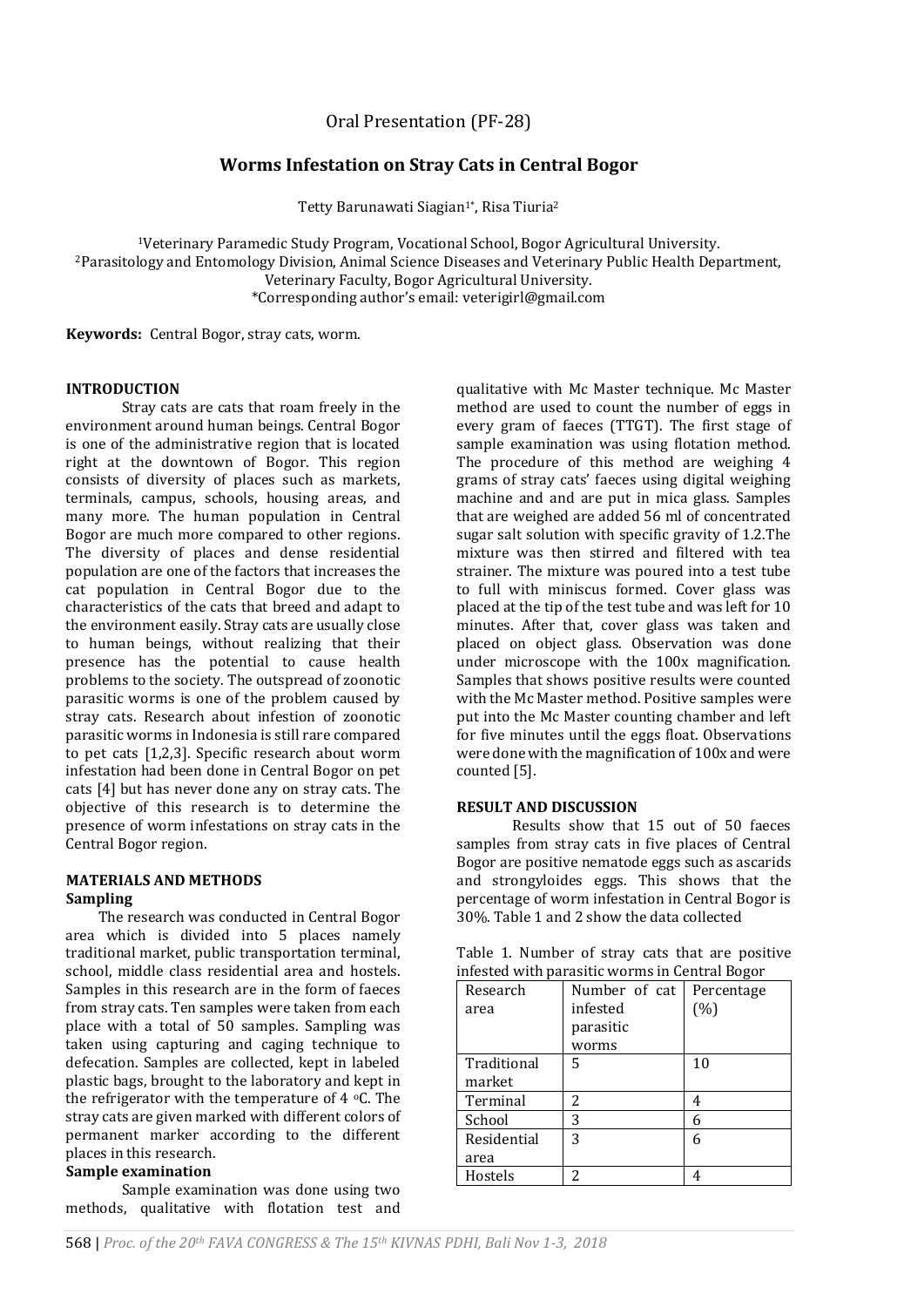| Sample | Research  | Egg type   | <b>TTGT</b> |
|--------|-----------|------------|-------------|
|        | area      |            |             |
| 1      | Market    | Strongylid | 2100        |
| 2      | Market    | Ascarid    | 500         |
| 3      | Market    | Ascarid    | 600         |
| 4      | Market    | Ascarid    | 200         |
| 5      | Market    | Ascarid    | 400         |
| 6      | Terminal  | Ascarid    | 800         |
| 7      | Terminal  | Ascarid    | 600         |
| 8      | School    | Ascarid    | 200         |
| 9      | School    | Ascarid    | 100         |
| 10     | School    | Ascarid    | 400         |
| 11     | Housing   | Strongylid | 500         |
| 12     | Housing   | Strongylid | 800         |
| 13     | Housing   | Strongylid | 600         |
| 14     | Rental    | Strongylid | 1000        |
|        | room area |            |             |
| 15     | Rental    | Ascarid    | 8000        |
|        | room area |            |             |

Table 2. Types of eggs on stray cats in Central Bogor that are infested parasitic worm worms

Based on the results, 30% of the stray cats at five places of Central Bogor are infested with nematodes. Eggs of nematodes found were Ascarids and Strongyloides. Worms with ascarids egg as much as 66.7% on infested stray cats whereas 33.3% strongyloides egg on infested stray cats. Ascarids egg are *Toxocara cati* while strongyloides eggs are *Ancylostoma tubaeforme, Ancylostoma braziliense* and *Uncinaria stenocephala*. These types of nematode worms often infect cats [6]. Positive faeces sample are found more at the market compared to terminals, schools, residential area and hostels with the percentage of 10%. Higher parasitic worm infestation at the traditional market are due to a high stray cat population compared to the other four places. Higher population at the market might contribute the outspread of the infestation on stray cats. Environmental factors such as temperature, climate and moist do contribute much in the transmission of parasitic worms. Environmental moist at the market is higher compared to the other four places. The dirty and wet condition of the market is a suitable place for infective stage of eggs to grow [7,8]. Stray cats that are infested with parasitic worms at the terminal are the least because their population at the terminals are lesser. Population of stray cats are much influenced by the availability of feed at one place for live sustainability. Percentage of infested parasitic worm on stray cats are lesser compared to Denpasar Bali region as much as 47.5% *Ancylostoma Spp* [1] and 32% *Toxocara cati* [1,9]. The average of eggs present in each gram of faeces are 820 TTGT strongyloides and 1180 TTGT ascarids eggs which shows degree of mild infestation. Parasitic worm infestation of ascarids are higher compared to strongyloides eggs. This

causes higher risk in outspreading zoonotic infestation to humans. A dense human population in Bogor region is one of the factors that causes the transmission of zoonotic parasitic worms [10].

# **CONCLUSION**

Based on the faeces sample examination of stray cats at five different places in Central Bogor, it can be concluded that 15 samples shows positive infestation with the percentage of 30%. The type of worms found are nematodes ascarids and strongyloides. Parasitic worm infestations on stray cats at the market are higher compared to public transport terminals, schools, residential area and hostels.

### **ACKNOWLEDGMENT**

The author would like to thank Vocational School Bogor Agricultural University.

### **REFERENCES**

- [1] Oktaviana PA, Dwinata M, Oka IBM. 2014. Prevalensi infeksi cacing Ancylostoma Spp pada kucing lokal (*Felis catu*) di Kota Denpasar. *Buletin Veteriner Udayana* 6(2):161-167. ISNN:2085-2495.
- [2] Nealma S, Dwinata IM, Oka IBM. 2013. Prevalensi infeksi cacing *Toxocara cati* pada kucing local di wilayah Denpasar. *J Med Vet Indones* 2(4):428-436).
- [3] Manurung RS, Lambok S. 2012. Infeksi Toxocara pada hewan peliharaan di Kelurahan Padang Bulan tahun 2012. *E Journal* 1(1):1-3.
- [4] Murniati, Sudarnikah E, Ridwan Y. 2016. Prevalensi dan faktor resiko infeksi *Toxocara cati* pada kucing peliharaan di Kota Bogor. *Jurnal Kedokteran Hewan* 10(2):139-142. E-ISNN:2502-5600.
- [5] Cardillo N, Sommerfelt I, Farina F, Pasqualetti M, Perez M, Ercole M, Rosa A, Ribicich M. 2014. A *Toxocara cati* eggs concentrations methods from cats feces, for experimental and diagnostic purposes for experimental and diagnostic purposes. *Vet Parasitol*. 56:198- 205.
- [6] Bowmann DD, Barr SC, Hendrix Cm, Lindsay DS, Barr SC. 2003. Gastrointestinal parasitology of cat. *Comp and Exotic Animal Parasitol.* 221:21-34.
- [7] Abu-Madi MA, Al-Ahbabi DA, AL-Mashadani MM, Al-Ibrahim R, Pal P, Lewis JW. 2008. Patterns of parasitic infections in fecal sampel form stray cat populations in Qatar. *J Helminth*  81:281-286.
- [8] Palmer CS, Rebeca JT, Ian DR, Rusell PH, Aileen E, Lyndon W, Robert R, Andrew T. 2007. The veterinary and public significance of hookworm in dogs and cats in Australia an the